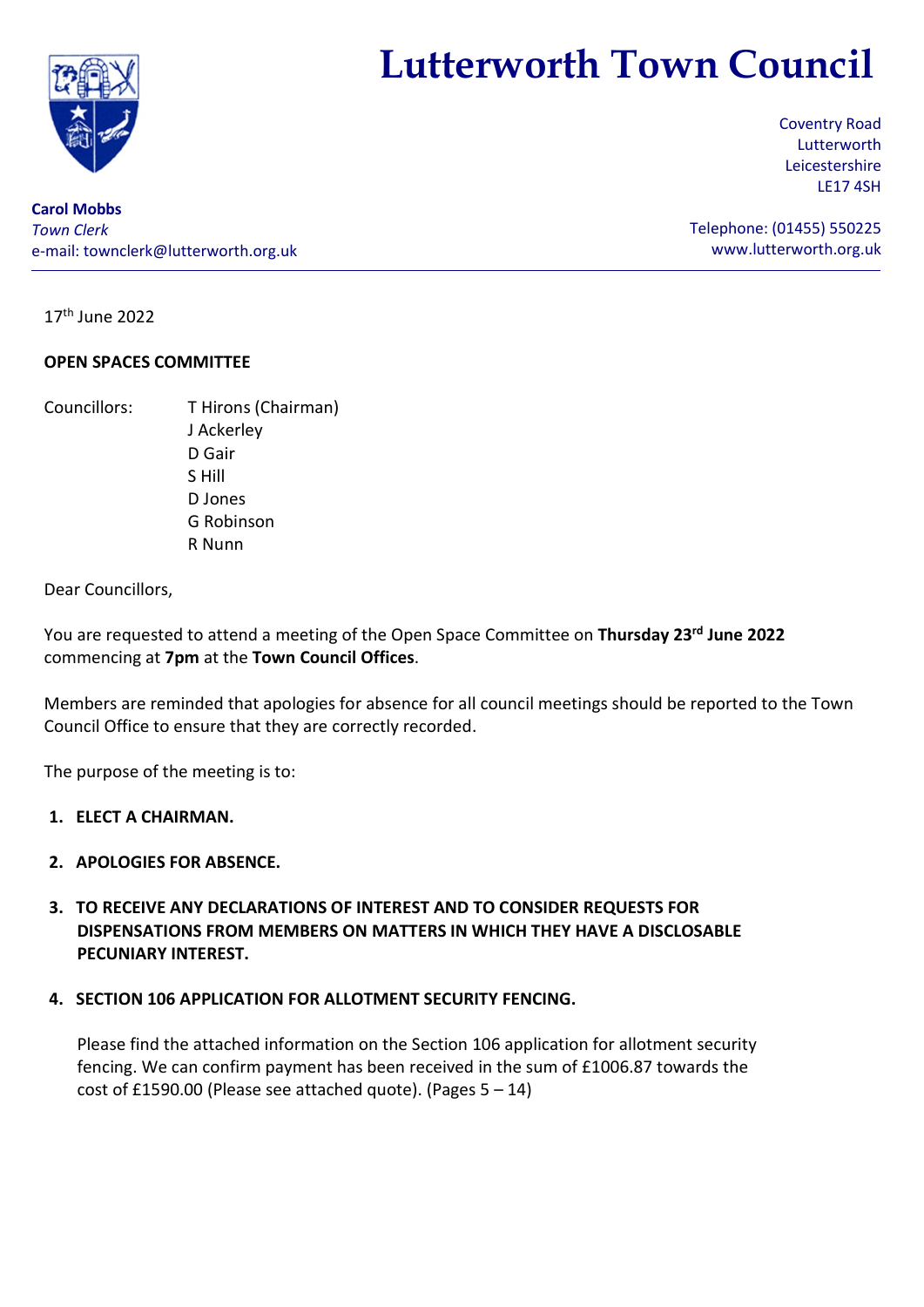## 5. WATERWORKS LANE, HEDGE ROW

The hedge row down waterworks is currently overgrown and encroaching into the lane. The Town Council's maintenance team has cut back the overgrown branches on our land. They have asked for a polite letter to be sent to the remaining residents on Waterworks Lane to ask if they would be willing to cut back their hedge row.

## 6. LUTTERWORTH ALLOTMENT ISSUES

To discuss issues the Maintenance Supervisor/Operatives have raised with regards to the Lutterworth Allotment.

## 7. HDC LAND TRANSFER

Please find the full list of areas to be considered for transferring from HDC to Lutterworth Town Council. It has been requested that transfers are taken in bulk due to the legal costs involved in the transfer of land. However, this does not mean that the Town Council have to agree to all parcels of land being transferred.

Please see Pages 15 – 82 which include maps and images of all the land on the HDC list.

# 8. LEADERS FARM CEMETERY – BIN POSITION

There has been a requested made to the committee for relocating the bin at Leaders Farm Cemetery into a different location away from the graves.

The plot owners of grave reference number LF/A1A/34 have advised they will be attending the committee meeting.

(Pictures of the current position of the bin Pages 83 – 84)

## 9. PERSIMMON HOMES AND LAND TRANSFER.

Lutterworth Town Council has had a letter of request from Persimmon Homes to take on the two Open Spaces on the Mulberry Close Estate just off Brookfield Way as follows:

POS 1, grass:  $251.19m<sup>2</sup>$  and POS 2, grass:  $2,030.95m<sup>2</sup>$  (attached).

The Town Clerk has requested an extension until after this Open Spaces meeting and as asked Persimmon to confirm if these two items are currently Harborough District Councils responsibility and if there are any monies involved in the maintenance of them.

(Pages 85 – 88)

# 10. CEMETERY TREES

Please see below picture of the cemetery trees that were planted approximately 2 years ago, they have shown no growth over this period even though they have been watered. The maintenance team has requested that they are looked at to see what can be done as it makes it difficult to mow and maintain the area. (Page 89)